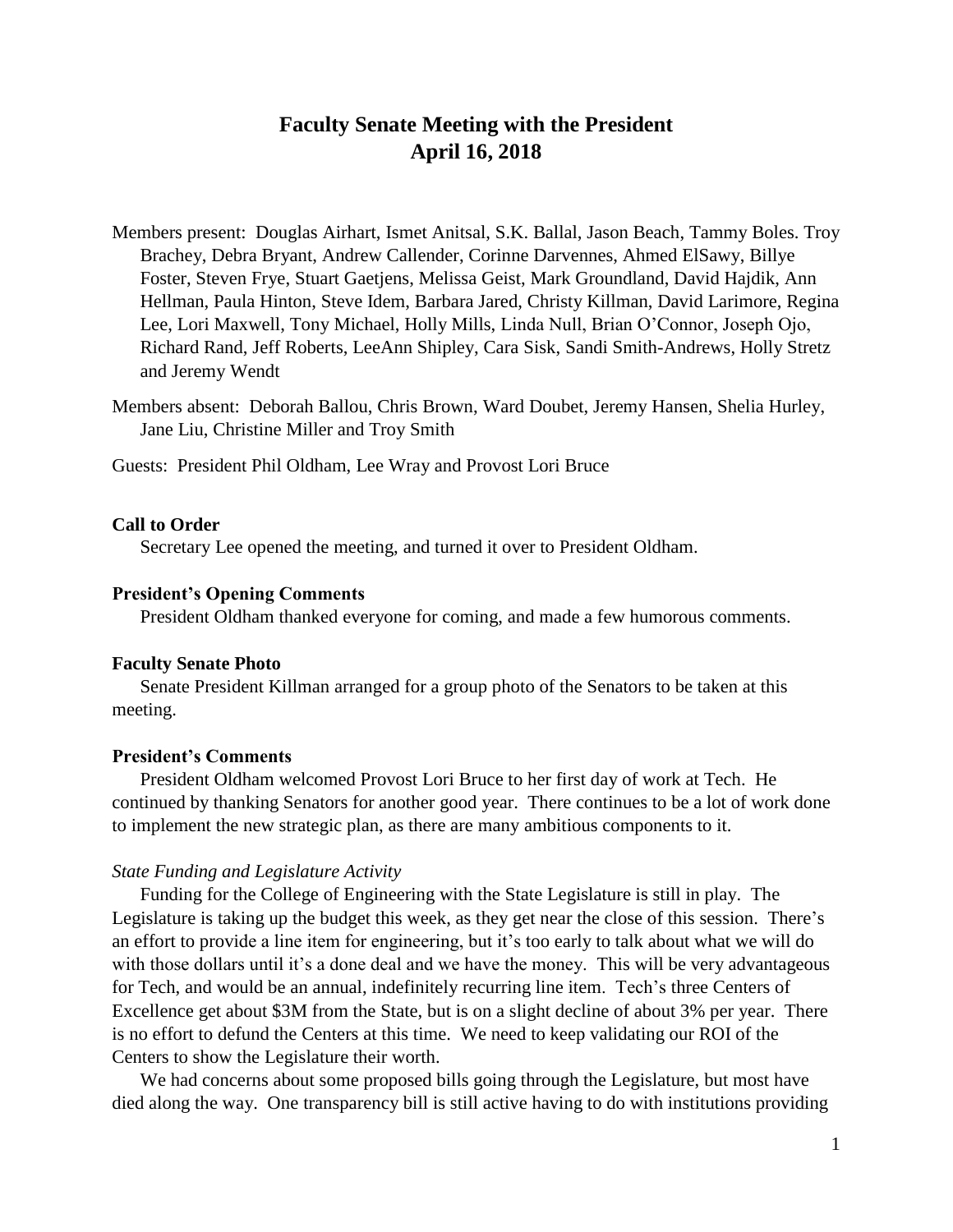a financial plan for students looking four years into the future. This is very hard to predict with any accuracy.

The Governor's Compete to Complete initiative passed. This is for students who receive either the Tennessee Promise or HOPE scholarship to be required to complete 30 academic hours in 12 months or risk losing a portion of their award.

#### *Millard Oakley's Resignation*

We have a vacancy on our Board of Trustees now, as Millard Oakley resigned recently. The Governor is working to fill this position. We expect confirmation hearings before the Legislature is done this month.

### *Faculty Senate Website Comments*

- a. Questions were submitted about the \$3M the State is giving engineering, and if the University can put \$1M toward something else. President Oldham replied by saying if this comment is related to this coming year, VP Stinson showed us the \$900K+ gap between expected resources and where the budget needs were. That gap continues to be worked on.
- b. Someone asked why another budget shortfall is to be split 50/50 between administration and academics when academics is not overspending. President Oldham said the 50/50 split is based on how revenue is currently distributed, so it's rational to distribute money the same way. We are taking a strong look at analytics, with enrollment expectations. Not all campuses split the same way. We are trying to be more transparent by showing more to everyone. This is the same thing that's been done for years, but is now more transparent. Our strategy has been to stay engaged in Tennessee eCampus, but prepare to be on our own. There's about a \$500K+ gap in closing out our budget this year, due to a drop in eCampus revenue due to fewer students because of other institutions pulling out of the eCampus consortium. There is no additional financial hit now, as funds from vacant salary lines are being used to cover some of this. ETSU and MTSU pulled out of Tennessee eCampus, and are now doing it themselves. How can we avoid these gaps each year? Data can help, so we can predict this better and look out further in the future. This may be our new norm. We need to act more like a private institution that relies on enrollment for revenue. The total budget for the campus has been increasing, and most of that increase has gone into salaries. But demands are also increasing. More general education courses online will also help. Cuts on the academic side hurt students. VP Stinson is doing a financial analysis with the Chair of Finance on the Board.
- c. Some pieces of construction materials get blown around on the library grounds during the rebrick project. President Oldham explained why we are doing this project. It was managed by TBR 30 years ago, when there was no one on campus to do this and oversee construction. The waterproofing behind the brick was not done correctly, causing significant leakage on walls and around windows inside the building.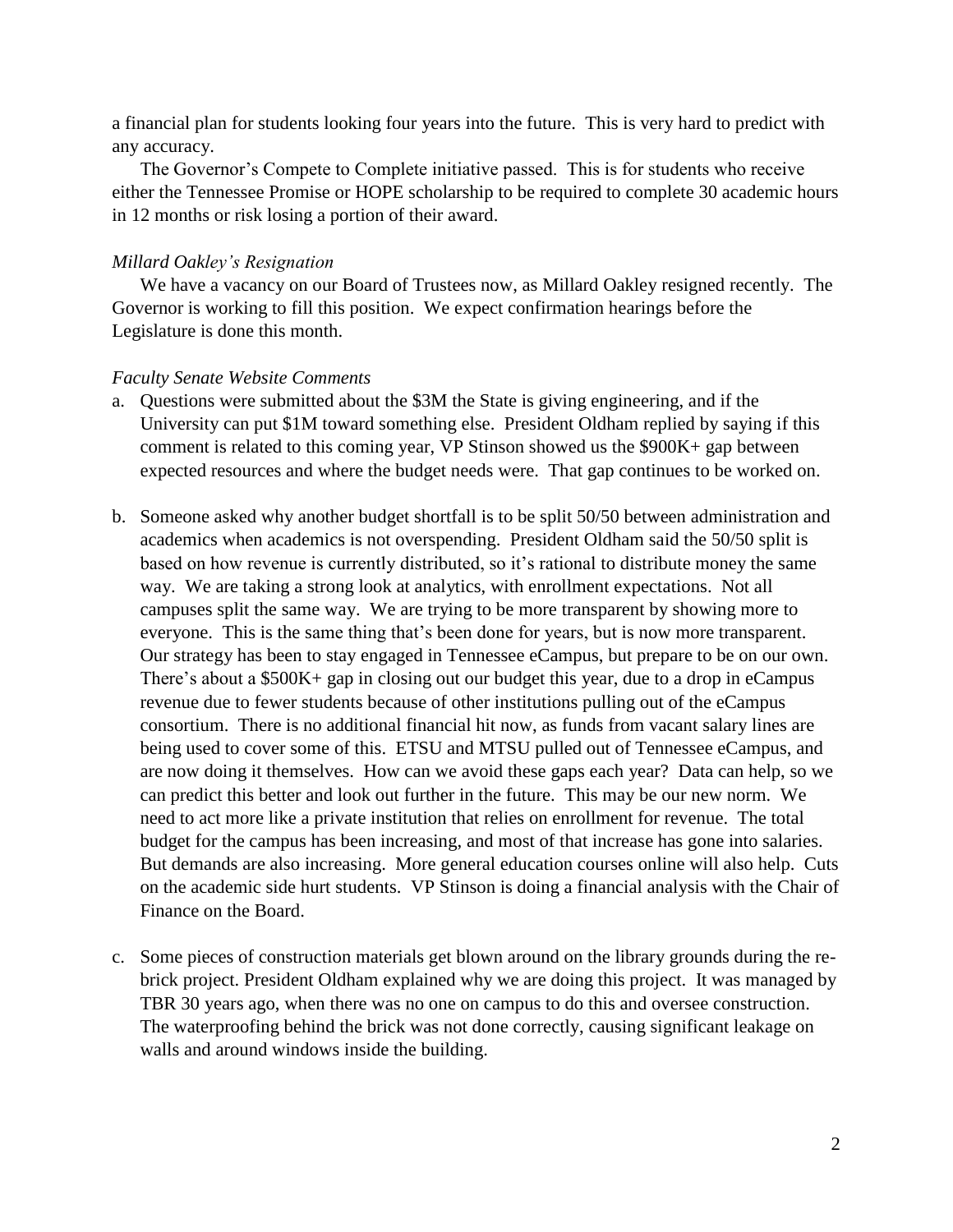d. A question about the possible research misconduct investigation and the parties involved was posed on the website. President Oldham recused himself, so he said he doesn't know much. The process in ongoing, and proceeding. The first stage deadline is this Friday to see if an investigation is needed.

#### *Criminal Justice Online Program*

From the Senate comments last December, President Oldham met with Interim Provost Stephens and Associate VP Wilson. They assured President Oldham that they have dealt with this matter appropriately. Any programs depend on people working together, and this wasn't done in the matter of the Criminal Justice online program. Provost Bruce will pay close attention to all online programs. Individual units have done good job with online strategy. Now we can go to the next level with a more universal strategy. The primary driver should always be the academic unit, but they need external support. Tech is looking into more protections for faculty related to online classes.

The names of Kim Godwin and Terry Saltsman keep coming up in Senate. Dr. Godwin is employed to support online programs, and assist with development and marketing. Dr. Saltsman's initial role was to recognize needs for programs, but he is doing other things now. Senator Maxwell said the criminal justice program is going well now.

The College of Engineering is the corner stone of TTU, but President Oldham sees the biggest gains can be made in the Social Sciences. He said he can easily see doubling the number of students in social sciences. We need to do this strategically that fits our institution.

#### **Other Such Matters**

President Oldham said he appreciates all we do. He thinks is would be a good idea for the Provost to join us at future senate meetings, as well as VP Stinson in order to answer some of the questions we raise. He wants us to think about it.

What Tom Brewers activities are now? What is he doing now? President Oldham said he can't fully answer that, but said he is still doing economic development and outreach. VP Soni is a better one to ask. Despite our challenges, we are sitting on a gold mine. We have the talent and are producing what everybody wants.

President Oldham said there are three on campus asked to serve on Governor's TN H<sub>2</sub>O Water Plan initiative. Two of them are faculty in the Water Center.

President Oldham said he hopes to continue discussions informally with the Senate, even during summer.

Monday, April 23, 2018 is the final Senate business meeting. We will approve the last minutes and notes, and vote on the next secretary.

April 25, 2018 is the University Faculty meeting. Senate President Killman urged all to attend and encourage our colleagues. Let's work to get attendance back up at these meetings.

Senator Larimore referred to the "gee-whiz" graphs with gender inequality presented earlier this year. Analysis of this was done every year in the past, using the salary equity model. He wants the Senate to follow up and make sure this study is done again, as it's been several years.

The meeting adjourned at 5:17 PM